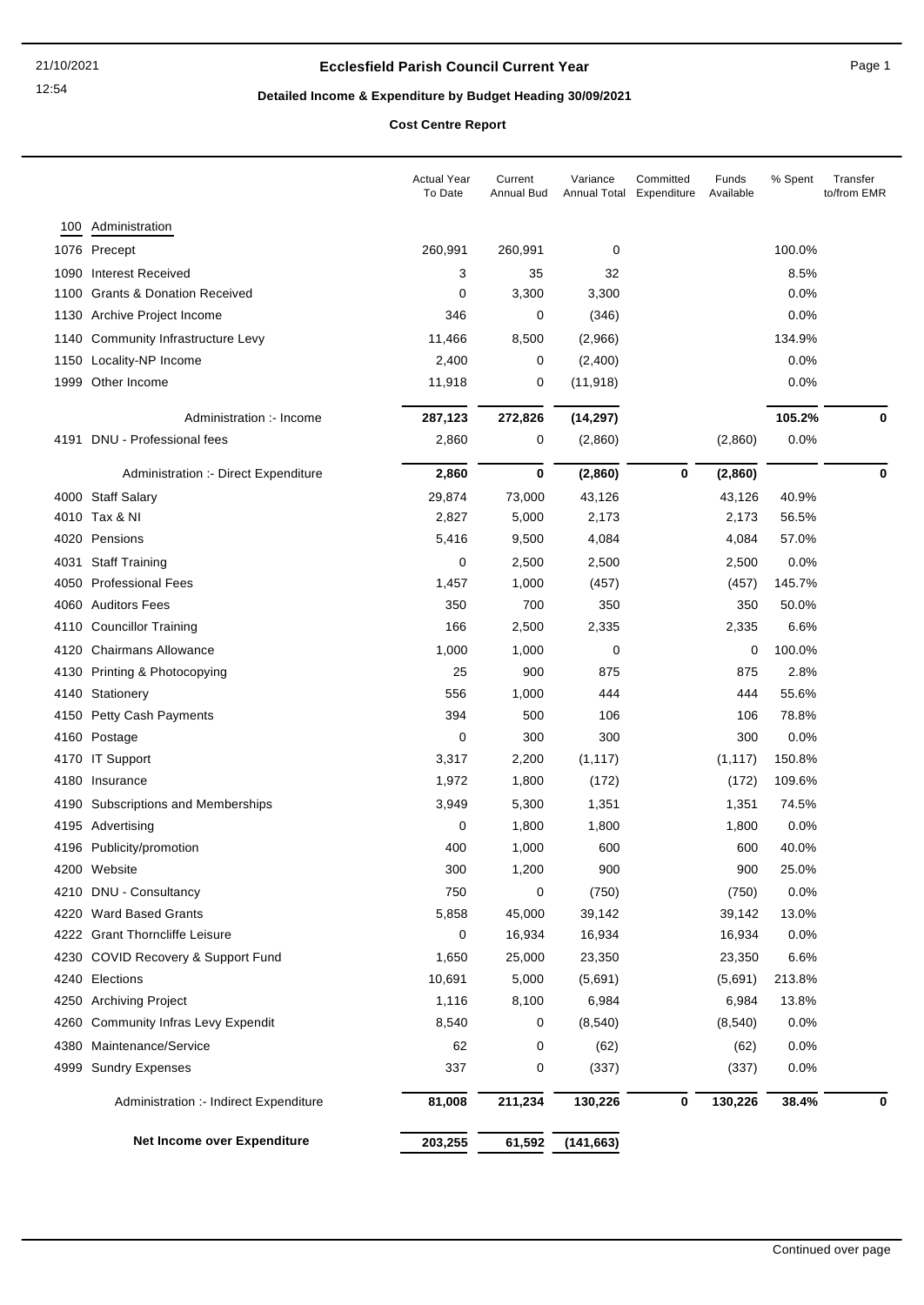### **Ecclesfield Parish Council Current Year** Page 2

# **Detailed Income & Expenditure by Budget Heading 30/09/2021**

**Cost Centre Report**

|          |                                           | <b>Actual Year</b><br>To Date | Current<br><b>Annual Bud</b> | Variance<br><b>Annual Total</b> | Committed<br>Expenditure | Funds<br>Available | % Spent | Transfer<br>to/from EMR |
|----------|-------------------------------------------|-------------------------------|------------------------------|---------------------------------|--------------------------|--------------------|---------|-------------------------|
| 110      | Premises                                  |                               |                              |                                 |                          |                    |         |                         |
|          | 4300 Telephone                            | 479                           | 1,200                        | 721                             |                          | 721                | 39.9%   |                         |
| 4301     | Broadband                                 | 189                           | 400                          | 211                             |                          | 211                | 47.4%   |                         |
|          | 4310 Council Tax                          | 272                           | 7,000                        | 6,728                           |                          | 6,728              | 3.9%    |                         |
| 4320 Gas |                                           | 274                           | 2,000                        | 1,726                           |                          | 1,726              | 13.7%   |                         |
|          | 4330 Electric                             | 463                           | 1,750                        | 1,287                           |                          | 1,287              | 26.5%   |                         |
| 4340     | Water                                     | 102                           | 450                          | 348                             |                          | 348                | 22.7%   |                         |
| 4350     | <b>Waste Disposal</b>                     | 173                           | 1,000                        | 827                             |                          | 827                | 17.3%   |                         |
| 4360     | <b>Cleaning Materials</b>                 | 15                            | 250                          | 235                             |                          | 235                | 6.0%    |                         |
| 4370     | Repairs & Renewals                        | 0                             | 1,500                        | 1,500                           |                          | 1,500              | 0.0%    |                         |
| 4380     | Maintenance/Service                       | 2,090                         | 4,000                        | 1,910                           |                          | 1,910              | 52.2%   |                         |
| 4390     | Health & Safety                           | 0                             | 250                          | 250                             |                          | 250                | 0.0%    |                         |
| 4400     | Defibrillators/Maintenance                | 1,185                         | 3,550                        | 2,365                           |                          | 2,365              | 33.4%   |                         |
| 4999     | <b>Sundry Expenses</b>                    | 0                             | 400                          | 400                             |                          | 400                | 0.0%    |                         |
|          | Premises :- Indirect Expenditure          | 5,242                         | 23,750                       | 18,508                          | $\bf{0}$                 | 18,508             | 22.1%   | 0                       |
|          | <b>Net Expenditure</b>                    | (5, 242)                      | (23, 750)                    | (18, 508)                       |                          |                    |         |                         |
|          |                                           |                               |                              |                                 |                          |                    |         |                         |
| 120      | <b>Public Toilets</b>                     |                               |                              |                                 |                          |                    |         |                         |
| 4070     | <b>Public Toilets/Maintenance</b>         | 2,375                         | 7,600                        | 5,225                           |                          | 5,225              | 31.3%   |                         |
| 4330     | Electric                                  | 284                           | 0                            | (284)                           |                          | (284)              | 0.0%    |                         |
|          | 4340 Water<br>5015 Disabled Access Office | 367                           | 0<br>10,000                  | (367)                           |                          | (367)              | 0.0%    |                         |
|          |                                           | 0                             |                              | 10,000                          |                          | 10,000             | 0.0%    |                         |
|          | Public Toilets :- Indirect Expenditure    | 3,025                         | 17,600                       | 14,575                          | $\bf{0}$                 | 14,575             | 17.2%   | $\mathbf 0$             |
|          | <b>Net Expenditure</b>                    | (3,025)                       | (17,600)                     | (14, 575)                       |                          |                    |         |                         |
| 130      | <b>Community Room</b>                     |                               |                              |                                 |                          |                    |         |                         |
|          | 4310 Council Tax                          | 134                           | 0                            | (134)                           |                          | (134)              | 0.0%    |                         |
| 4320 Gas |                                           | 165                           | 0                            | (165)                           |                          | (165)              | 0.0%    |                         |
|          | 4330 Electric                             | 70                            | 0                            | (70)                            |                          | (70)               | 0.0%    |                         |
|          | 4340 Water                                | 96                            | 0                            | (96)                            |                          | (96)               | 0.0%    |                         |
|          | Community Room :- Indirect Expenditure    | 465                           | $\bf{0}$                     | (465)                           | $\boldsymbol{0}$         | (465)              |         | 0                       |
|          | <b>Net Expenditure</b>                    | (465)                         | 0                            | 465                             |                          |                    |         |                         |
|          |                                           |                               |                              |                                 |                          |                    |         |                         |
|          | 140 Projects                              |                               |                              |                                 |                          |                    |         |                         |
|          | 5000 Chapel Green Advice Centre           | 9,000                         | 9,000                        | $\pmb{0}$                       |                          | $\mathbf 0$        | 100.0%  |                         |
|          | 5005 Neighbourhood Plan                   | 800                           | 20,000                       | 19,200                          |                          | 19,200             | 4.0%    |                         |
|          | 5010 Parish Survey                        | $\pmb{0}$                     | 10,000                       | 10,000                          |                          | 10,000             | 0.0%    |                         |
|          | 5025 RBL Schools & Bloom Groups           | 0                             | 5,600                        | 5,600                           |                          | 5,600              | 0.0%    |                         |